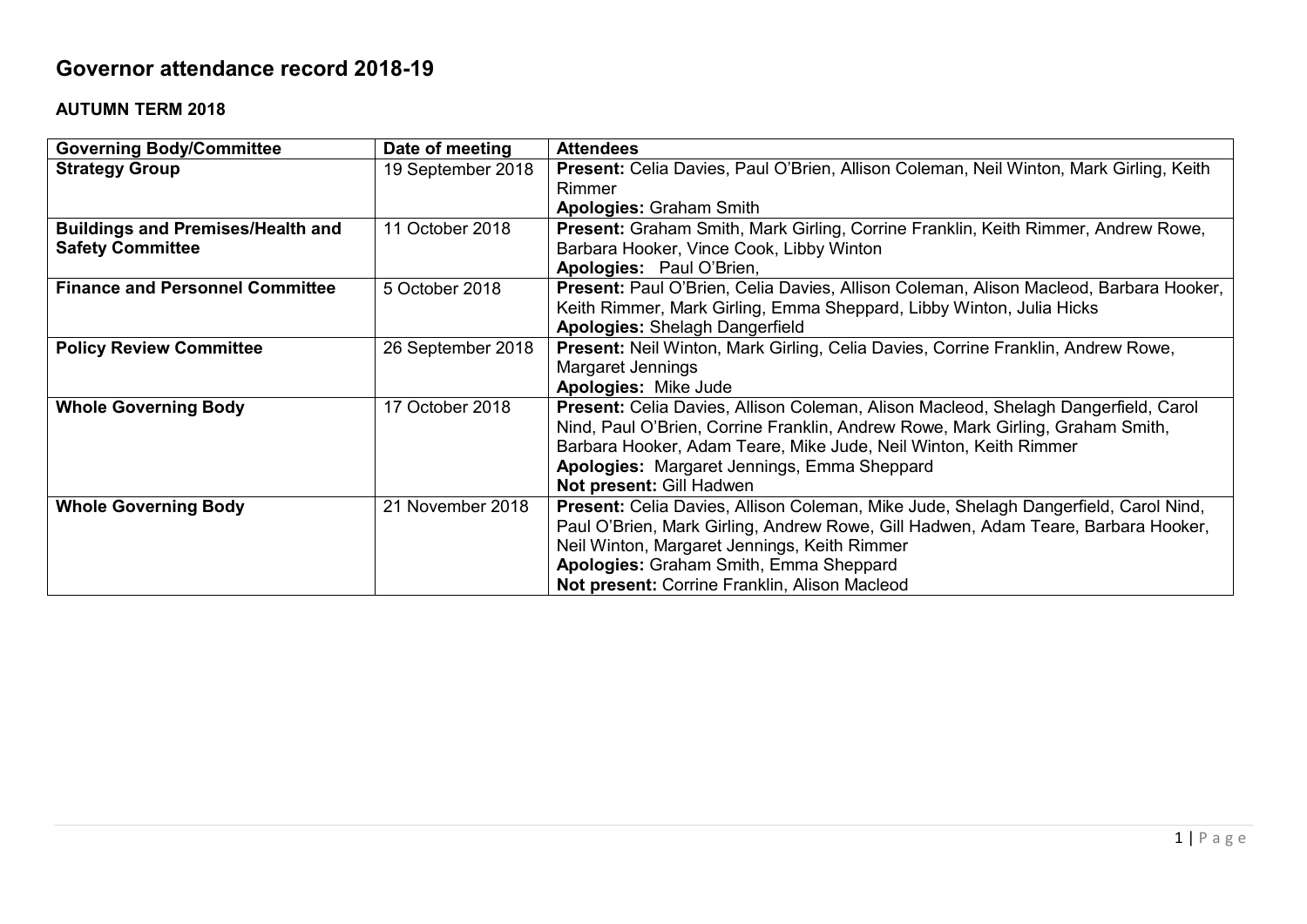## **SPRING TERM 2019**

| <b>Governing Body/Committee</b>          | Date of meeting  | <b>Attendees</b>                                                                        |
|------------------------------------------|------------------|-----------------------------------------------------------------------------------------|
| <b>Strategy Group</b>                    | 24 January 2019  | Present: Celia Davies, Allison Coleman, Graham Smith, Mark Girling, Keith Rimmer        |
|                                          |                  | Apologies: Paul O'Brien, Neil Winton                                                    |
| <b>Buildings and Premises/Health and</b> | 17 January 2019  | Present: Graham Smith, Paul O'Brien, Mark Girling, Keith Rimmer, Andrew Rowe,           |
| <b>Safety Committee</b>                  |                  | Barbara Hooker, Vince Cook, Libby Winton                                                |
|                                          |                  | Apologies: Corrine Franklin,                                                            |
| <b>Finance and Personnel Committee</b>   | 11 January 2019  | Present: Paul O'Brien, Barbara Hooker, Keith Rimmer, Mark Girling, Shelagh              |
|                                          |                  | Dangerfield, Carol Nind, Julia Hicks                                                    |
|                                          |                  | Apologies: Celia Davies, Allison Coleman, Libby Winton                                  |
|                                          |                  | Not present: Alison Macleod, Emma Sheppard                                              |
| <b>Finance and Personnel Committee</b>   | 15 March 2019    | Present: Paul O'Brien, Celia Davies, Barbara Hooker, Keith Rimmer, Mark Girling,        |
|                                          |                  | Emma Sheppard, Shelagh Dangerfield, Libby Winton, Julia Hicks                           |
|                                          |                  | <b>Apologies: Allison Coleman</b>                                                       |
|                                          |                  | Not present: Alison Macleod                                                             |
| <b>Policy Review Committee</b>           | 31 January 2019  | <b>Present:</b> Neil Winton, Mark Girling, Celia Davies, Andrew Rowe, Margaret Jennings |
|                                          |                  | <b>Apologies: Mike Jude, Corrine Franklin</b>                                           |
| <b>Whole Governing Body</b>              | 13 February 2019 | Present: Celia Davies, Allison Coleman, Margaret Jennings, Carol Nind, Mark Girling,    |
|                                          |                  | Paul O'Brien, Gill Hadwen, Andrew Rowe, Barbara Hooker, Graham Smith, Adam              |
|                                          |                  | Teare, Keith Rimmer                                                                     |
|                                          |                  | Apologies: Shelagh Dangerfield, Mike Jude, Emma Sheppard, Neil Winton                   |
| <b>Whole Governing Body</b>              | 28 March 2019    | Present: Celia Davies, Allison Coleman, Mike Jude, Shelagh Dangerfield, Carol Nind,     |
|                                          |                  | Paul O'Brien, Corrine Franklin, Andrew Rowe, Mark Girling, Emma Sheppard, Keith         |
|                                          |                  | Rimmer                                                                                  |
|                                          |                  | Apologies: Barbara Hooker, Margaret Jennings, Graham Smith, Adam Teare, Neil            |
|                                          |                  | Winton                                                                                  |